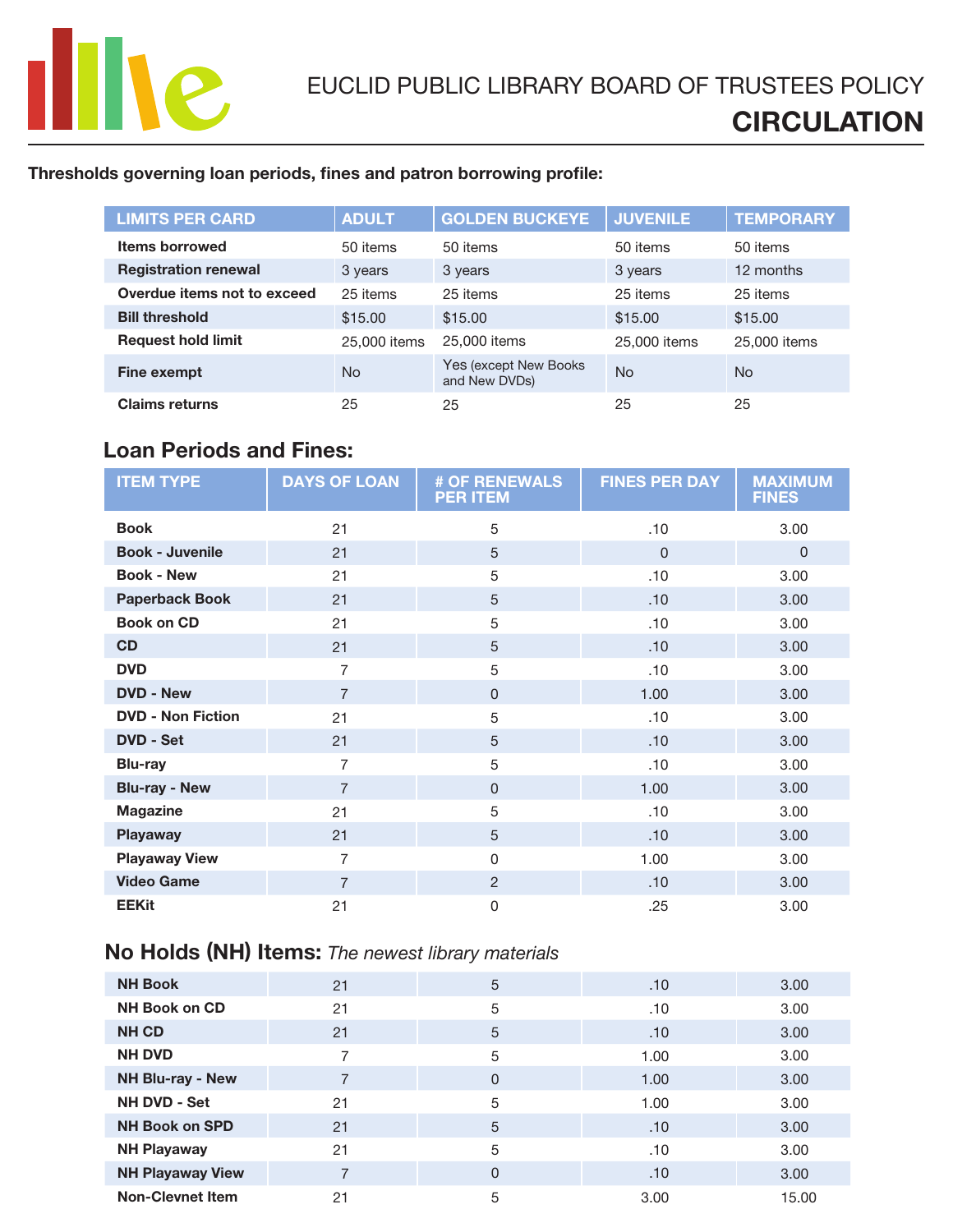# Charges for lost and/or damaged items:

| <b>CDs</b>                          |               |
|-------------------------------------|---------------|
| <b>Book</b>                         | 3.00          |
| Single jewel box                    | .50           |
| Double or triple jewel box          | 1.00          |
| Damaged or lost CD                  | Cost          |
| Insert (paper)                      | 3.00          |
| Book on CD containing 1 or 2 CDs    | Cost          |
| Book on CD containing 3 or more CDs | 8.00 per disc |
| <b>Plastic media bag</b>            | .50           |
|                                     |               |

| <b>DVDs, BLU-RAYS AND VIDEO GAMES</b> |       |  |
|---------------------------------------|-------|--|
| Damaged or lost                       | Cost  |  |
| <b>Insert</b>                         | 3.00  |  |
| Case (single)                         | 1.00  |  |
| Case (double)                         | 2.50  |  |
| Case (3 or more)                      | 10.00 |  |

| <b>PLAYAWAYS AND PLAYAWAY VIEWS</b> |       |  |  |
|-------------------------------------|-------|--|--|
| Damaged or lost                     | Cost  |  |  |
| Case                                | 6.00  |  |  |
| <b>Charger</b>                      | 15.00 |  |  |
| <b>Insert</b>                       | 1.00  |  |  |
| <b>Plastic container (single)</b>   | 4.00  |  |  |

| <b>HOOKED ON PHONICS</b> |       |
|--------------------------|-------|
| <b>DVD</b>               | 20.00 |
| Large book               | 10.00 |
| <b>Quick Start guide</b> | 1.00  |
| <b>Small book</b>        | 3.00  |

| <b>MISCELLANEOUS ITEMS</b>                   |                      |
|----------------------------------------------|----------------------|
| Bar code label                               | .50                  |
| Book jacket or plastic book cover            | .35                  |
| <b>Check returned for insufficient funds</b> | 15.00 non-refundable |
| Damage per page of book                      | .25                  |
| Damaged or lost book                         | Cost                 |
| Interloan/Non-Clevnet                        | Cost                 |
| <b>Library Card</b>                          | 1.00                 |
| <b>Magazine</b>                              | 5.00                 |
| <b>Microfilm copies</b>                      | .10                  |
| <b>Pamphlet</b>                              | 1.00                 |
| Pamphlet/pamphlet carrier (envelope)         | .50                  |